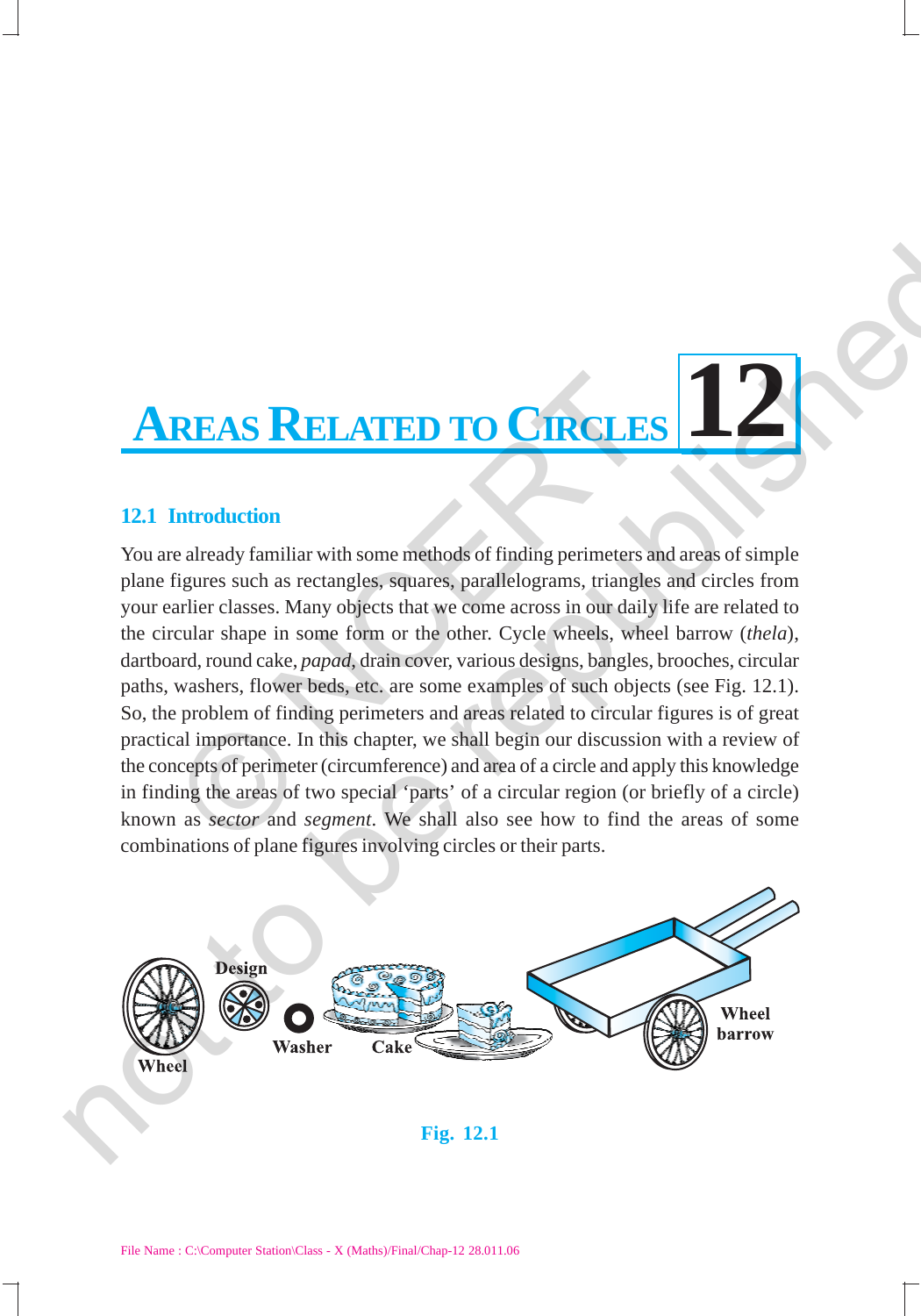## **12.2 Perimeter and Area of a Circle — A Review**

Recall that the distance covered by travelling once around a circle is its *perimeter,* usually called its *circumference*. You also know from your earlier classes, that circumference of a circle bears a constant ratio with its diameter. This constant ratio is denoted by the Greek letter  $\pi$  (read as 'pi'). In other words,

 $\frac{\text{circumference}}{\text{cos} \theta}$  =  $\pi$ diameter or, circumference =  $\pi \times$  diameter  $= \pi \times 2r$  (where *r* is the radius of the circle)  $= 2\pi r$ The great Indian mathematician Aryabhatta (C.E. 476 – 550) gave an approximate  $\frac{1}{\text{diameter}} = \pi$ circumference =  $\pi \times \text{diameter}$ <br>
=  $2\pi r$ <br>
The great Indian mathematician Aryabhatta (C.E. 476–550) g;<br>
of  $\pi$ . He stated that  $\pi = \frac{62832}{20000}$ , which is nearly equal to<br>
sting to note that using an ide

value of  $\pi$ . He stated that  $\pi = \frac{62832}{20000}$ , which is nearly equal to 3.1416. It is also

interesting to note that using an identity of the great mathematical genius Srinivas Ramanujan (1887–1920) of India, mathematicians have been able to calculate the value of π correct to million places of decimals. As you know from Chapter 1 of Class IX,  $\pi$  is an irrational number and its decimal expansion is non-terminating and non-recurring (non-repeating). However, for practical purposes, we generally take

the value of  $\pi$  as 22  $\frac{27}{7}$  or 3.14, approximately.

You may also recall that area of a circle is  $\pi r^2$ , where *r* is the radius of the circle. Recall that you have verified it in Class VII, by cutting a circle into a number of sectors and rearranging them as shown in Fig. 12.2.

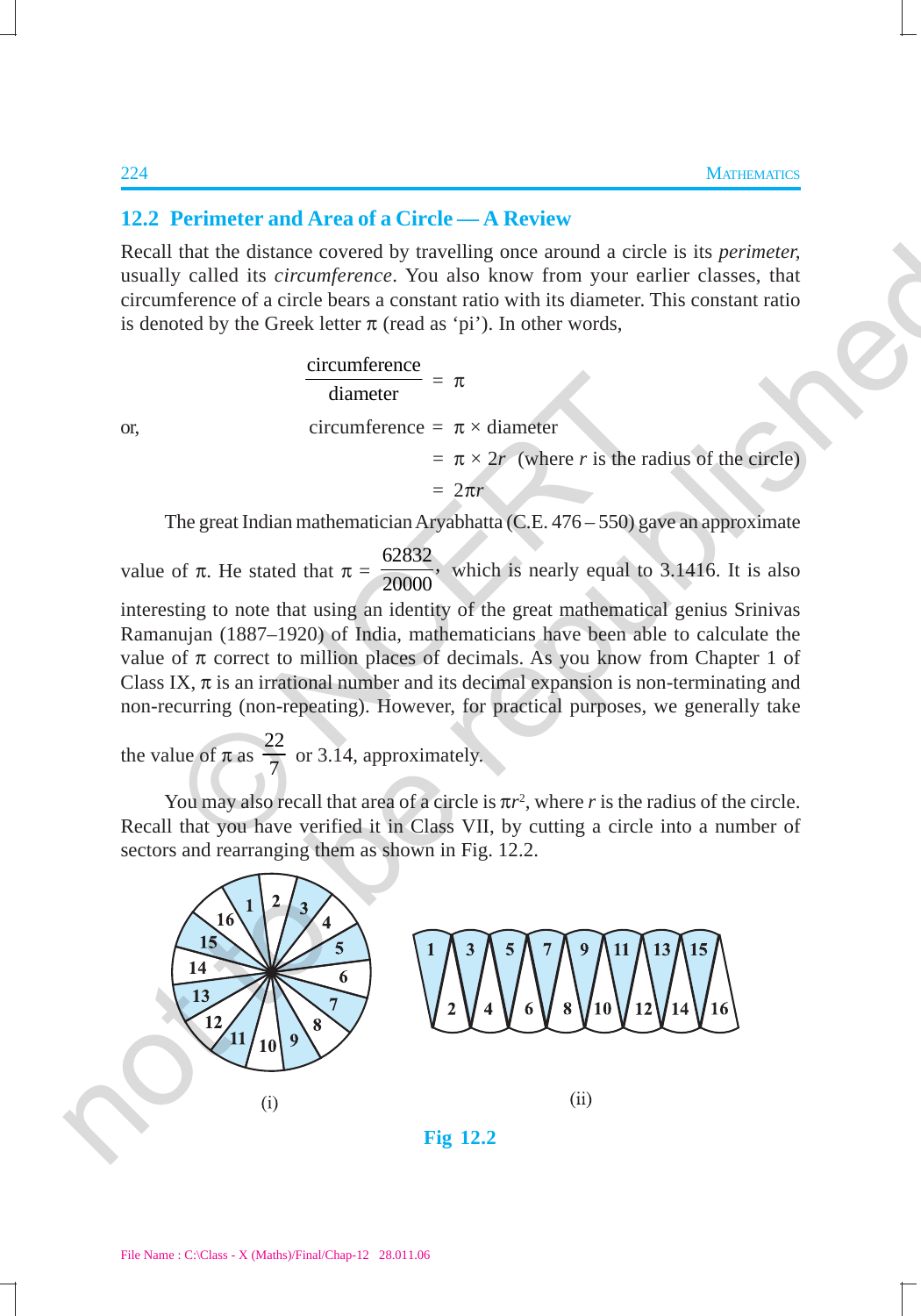You can see that the shape in Fig. 12.2 (ii) is nearly a rectangle of length  $\frac{1}{2} \times 2$ 2  $\times$  2 $\pi r$ and breadth  $r$ . This suggests that the area of the circle  $=$ 1  $\frac{1}{2} \times 2\pi r \times r = \pi r^2$ . Let us recall the concepts learnt in earlier classes, through an example.

**Example 1 :** The cost of fencing a circular field at the rate of  $\bar{\tau}$  24 per metre is ₹ 5280. The field is to be ploughed at the rate of  $\bar{\tau}$  0.50 per m<sup>2</sup>. Find the cost of ploughing the field (Take  $\pi = \frac{22}{7}$ ). and breadth r. This suggests that the area of the circle  $-\frac{1}{2} \times 2\pi r \times r = \pi r^2$ . Let us<br>recall the concepts learn in earlier classes, through an example.<br>Example 1 : The cost of Forcing a circular field at the rate of

2π*r* = 220

 $\frac{20}{7} \times r = 220$ 

**Solution :** Length of the fence (in metres) =  $\frac{\text{Total cost}}{\text{Rate}} = \frac{5280}{24} = 220$ 24 So, circumference of the field  $= 220$  m or 1.1 Fig. 1.1 Fig. 1.1 and 2.1 Fig. 22<br>
on : Length of the fence (in metres) =  $\frac{\text{Total cost}}{\text{Rate}} = \frac{528}{24}$ <br>
ccumference of the field = 220 m<br>
fore, if *r* metres is the radius of the field, then<br>  $2\pi r = 220$ <br>  $2 \times \frac{22$ 

22

Therefore, if *r* metres is the radius of the field, then

or,  $2 \times$ 

or,  $r = \frac{220 \times 7}{2 \times 22} = 35$ i.e., radius of the field is 35 m.

Therefore, area of the field =  $\pi r^2 = \frac{22}{7}$ 2  $\times$  35  $\times$  35 m<sup>2</sup> = 22  $\times$  5  $\times$  35 m<sup>2</sup>

Now, cost of ploughing 1 m<sup>2</sup> of the field =  $\overline{5}$  0.50

So, total cost of ploughing the field =  $\sqrt[3]{22 \times 5 \times 35 \times 0.50} = \sqrt[3]{1925}$ 

## **EXERCISE 12.1**

Unless stated otherwise, use  $\pi = \frac{22}{7}$ .

- **1.** The radii of two circles are 19 cm and 9 cm respectively. Find the radius of the circle which has circumference equal to the sum of the circumferences of the two circles.
- **2.** The radii of two circles are 8 cm and 6 cm respectively. Find the radius of the circle having area equal to the sum of the areas of the two circles.
- **3.** Fig. 12.3 depicts an archery target marked with its five scoring regions from the centre outwards as Gold, Red, Blue, Black and White. The diameter of the region representing Gold score is 21 cm and each of the other bands is 10.5 cm wide. Find the area of each of the five scoring regions. **Fig. 12.3**